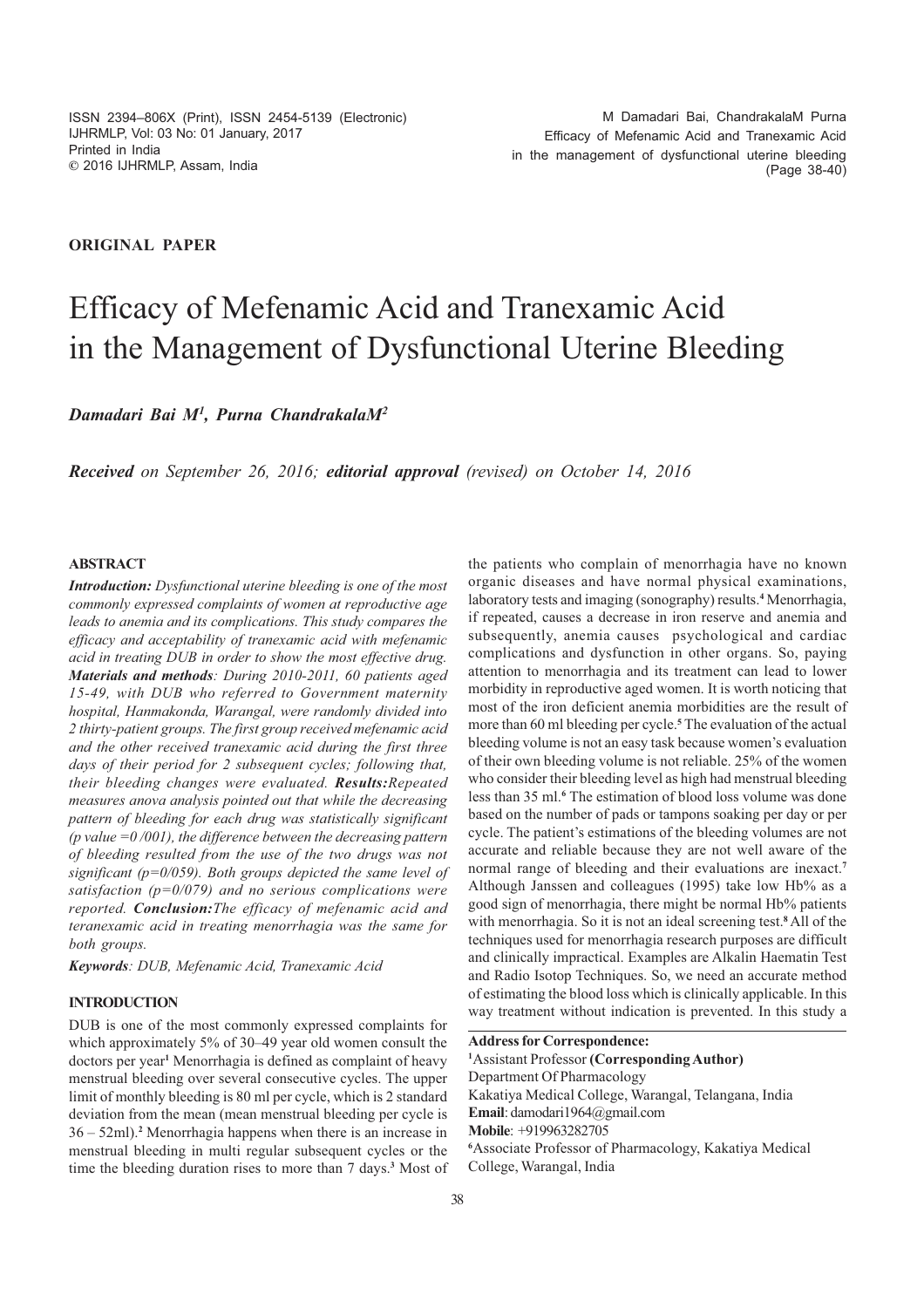pictorial chart for the evaluation of menorrhagia was designed. This chart showed high clinical accuracy and its application was feasible. Worldwide use of hormonal therapy is based on the wrong assumption that menorrhagia happens because of imbalance in hormones and an ovulatory cycles, but the fact is most of the women with abnormal bleeding show no evidence of hormonal imbalance and based on some studies 95% have regular ovulatory cycles.**<sup>9</sup>**

The mechanisms of controlling menstrual bleeding are poorly understood. In the past decades, studies had shown that the increase in endometrial fibrinolysis and an imbalance in prostaglandin caused functional uterine bleeding.**<sup>10</sup>** Tranexamic acid (250 mg oral capsule) which ISA synthetic amino acid was introduced in sweden as cyclokapron® in 1969 and has since been used in order to decrease menstrual blood loss. It's anti fibrinolytic effects are achieved by preventing the plasminogen from binding to fibrin filaments and so, it prevents clot dissolution. Mefenamic acid is an nsaid and exerts its anti-prostaglandin effects by inhibiting prostaglandin synthesis, so it balances prostaglandins and decreases menstrual bleeding. Anti fibrinoletic drugs such as tranexamic acid and anti-prostaglandin drugs such as mefenamic acid are preferred to hormonal drugs the time the contraception is not a goal, as they are used only during menstrual period. Although several studies have evaluated and compared the effects of mefenamic acid and tranexamic acid and compared their effects with each other and on other drugs, so far no specific study has compared the effects of these two drugs on the treatment of menorrhagia in iranian women to show which one must be preferred as the first choice.

#### **Methodology**

This study was a single blind clinical trial that was approved by ethics committee of Kakatiya Medical College, Warangal. During 2011-2012, 60 patients, aged 15-49 suffering from menorrhagia that referred to gynecology clinic of Government Maternity Hospital, Hanmakonda, Warangal were enrolled. Organic causes of menorrhagia were excluded by gynecological examination, sonography, endometrial biopsy and a cervical smear test and patients with a history of renal or hepatic impairment; previous thromboembolic disease, peptic ulcer and coagulation disorders were not enrolled. The entire patient signed the informed consent form. Sixty patients with more than 80 ml menstrual bleeding or those who had experienced menstrual duration for more than 7 days were selected and divided into two groups (a & b) randomly.

Group **A** took 2 tranexamic acid capsules and **Group B** received 2 mefenamic acid capsules three times a day during the first three days of menstruation. Patients were asked to mark the charts during menses for 2 treatment cycles and one cycle after discontinuation.

## **RESULTS**

Before this study, the mean of menstrual bleeding volume in **Group A**patients (who received tranexamic acid) was 166.35 ml and in mefenamic acid group (**Group B**) it was 146.52 ml. After the first and second cycles of treatment, it reduced to 122.12 and85.77 ml in group a patients and 111.09 and 85 ml in Group B patients. So, the reduction of bleeding volume after the two cycles of treatment was 102.88 ml forGroup A and72.39 ml for Group B.

Although the difference between the two groups was 30 ml, Ttest evaluation showed that it was not statistically meaningful. The bleeding volume in the first cycle following the treatment was 63.46 for Group A and 74.13 for Group B.

Repeated measures anova shows that the decline of bleeding volume for each drug was statistically meaningful (p-value= 0/ 001). Paired T-test pointed out that the decreasing pattern of bleeding volume was statistically meaningful for both drugs (**Figure 1**).

Then SPSS software (11<sup>th</sup> edition) was used for data analysis. Ultimately, repeated measure Anova and Paired t test was used for comprehensive analysis.

Bleeding duration for tranexamic acid group before and after the treatment was 9.68 and 7.28 days and for mefenamic acid was 7.87 and 6.65 days respectively. This decline is statistically meaningful (p-value<0/001). The difference between decreased days of bleeding for the two groups was 1/18 days. T-test evaluation pointed out that the difference was not statistically meaningful.

70% of the patients in Group A and 43.3% inGroup B were completely satisfied with the treatment. Although 70% of the patients in group a declared that they would choose the drug if the problem recurs, only 50% of Group B patients made such a remark. The difference in the level of satisfaction between the two groups was not significant (p=0.079). Twenty patients belonging to Group A and 24 patient from Group B reported no complications. In Group A, vertigo was the most common complication which 5 patients suffered and in Group B 3 patients had dyspepsia and 2 patients complained about epigastric pain.

|  |                                    |  |  | <b>Table 1</b> Bleeding volume during and after the administration of |  |
|--|------------------------------------|--|--|-----------------------------------------------------------------------|--|
|  | Mefenamic acid and Tranexamic acid |  |  |                                                                       |  |

|            | Treatment              | Mean   | Std. Deviation |  |
|------------|------------------------|--------|----------------|--|
| Mefenamic  | <b>Bleeding before</b> | 146.52 | 51.133         |  |
|            |                        |        |                |  |
| Acid       | First visit bleeding   | 111.09 | 56.002         |  |
|            | Second visit bleeding  | 85.00  | 32.369         |  |
|            | <b>Bleeding</b> after  | 74.13  | 30.993         |  |
| Tranexamic | <b>Bleeding</b> before | 166.35 | 52.375         |  |
| Acid       | First visit bleeding   | 122.12 | 50.974         |  |
|            | Second visit bleeding  | 85.77  | 48.347         |  |
|            | <b>Bleeding</b> after  | 63.46  | 36.763         |  |